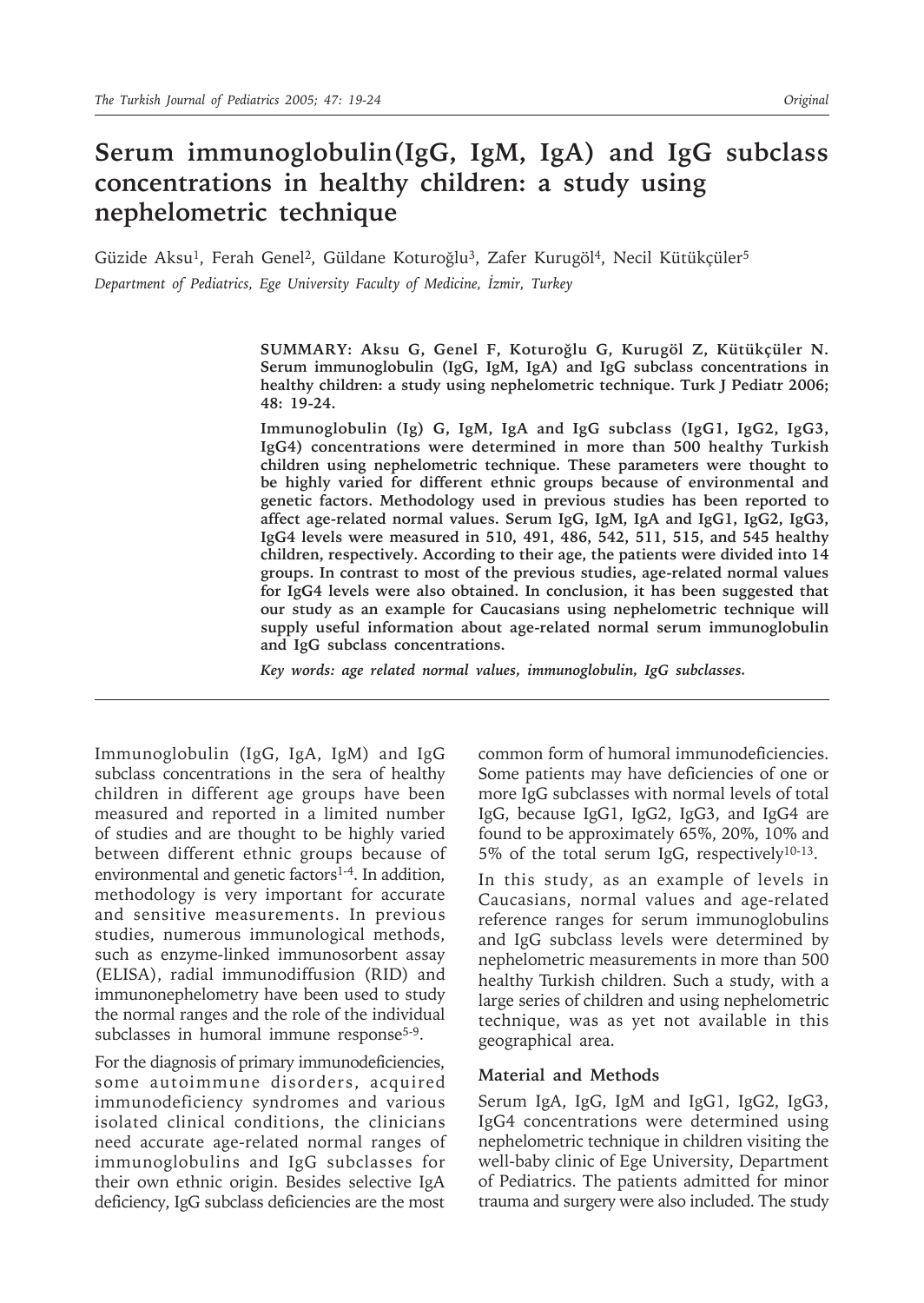was carried out prospectively. Children with a medical history of chronic disease, recurrent infections, atopy and immunodeficiency were not included. Age of the children varied from 1 day to 16 years. Serum IgG, IgM, IgA and IgG1, IgG2, IgG3, IgG4 levels were measured in 510, 491, 486, 542, 511, 515, and 545 healthy children, respectively. According to their age, the patients were divided into 14 groups as follows: group 1 (1 to 30 days), group 2 (1 to 5 months), group 3 (6 to 8 months), group 4 (9 to 12 months), group 5 (13 to 24 months), group 6 (25 to 36 months), group 7 (37 to 48 months), group 8 (49 to 72 months), group 9 (7 to 8 years), group 10 (9 to 10 years), group 11 (11 to 12 years), group 12 (13 to 14 years), group 13 (15 to 16 years), and group 14 (more than 16 years, adults).

Informed parental consent was obtained. Blood samples of participants were obtained by venipuncture and serum was separated by centrifugation. The samples were examined on the same day that the blood was taken.

The quantifications of serum IgA, IgG, IgM and IgG1, IgG2, IgG3, IgG4 were performed by nephelometric method on the Dade Behring BN2 Nephelometer Analyzer and commercially available kits by Dade Behring, Germany. The coefficients of intra-assay and interassay variations to immunoglobulins and IgG subclasses on the Behring Nephelometer were less than 2.7% and less than 4.4%, respectively. Serum immunoglobulins and the IgG subclasses were expressed as mg/dl. The results were statistically analyzed using SPSS software. Results are given as geometric mean, standard deviation, minimum and maximum ranges and 95% confidence intervals.

# **Results**

Age-related geometric mean, standard deviation, minimum and maximum ranges and 95% confidence intervals for serum IgA, IgG, IgM and IgG1, IgG2, IgG3, IgG4 concentrations are listed in Tables I-VII.

Because of maternal IgG, serum IgG and IgG subclass levels were very high in the first group presenting in the neonatal period (0-30 days). In the second group with children between 1-5 months, these parameters reached the lowest level because of loss of maternal antibodies and inadequate synthesis by the infant. After Group 3 (6-8 months), all the results showed a gradual increase in the levels of different immunoglobulins and IgG subclasses with increasing age. As expected, IgA and IgM levels were very low in the neonatal period and then began to increase gradually. IgG, IgA, IgG1 and IgG2 levels increased until 9-10 years of age and then reached a plateau. IgG3 and IgG4 levels increased until 7-8 years of age and reached a plateau thereafter. IgM levels increased earlier and after the first year of life reached a stable value.

The point at which concentrations became similar to levels in adults (Group 14, subjects older than 16 years) was highly varied and these levels were not necessarily the highest values.

| Table I. Age-Related Serum IgG Levels (mg/dl) in Healthy Children |  |  |  |
|-------------------------------------------------------------------|--|--|--|
|-------------------------------------------------------------------|--|--|--|

|                     | Number of |                         |              | 95% confidence   |
|---------------------|-----------|-------------------------|--------------|------------------|
| Age groups          | subjects  | Geometric mean $\pm$ SD | Min-max      | intervals        |
| $0-30$ days         | 16        | $884.2 \pm 230.4$       | $492 - 1190$ | [792.0, 1037.5]  |
| 1-5 months          | 12        | $473.8 \pm 193.1$       | $270 - 792$  | [384.2, 629.7]   |
| 6-8 months          | 18        | $581.9 \pm 207.9$       | $268 - 898$  | [515.6, 722.4]   |
| 9-12 months         | 26        | $692.7 \pm 181.1$       | $421 - 1100$ | [641.9, 788.2]   |
| 13-24 months        | 60        | $774.4 \pm 199.7$       | $365 - 1200$ | [748.2, 851.4]   |
| $25-36$ months      | 52        | $822.3 \pm 208.4$       | $430 - 1290$ | [790.4, 906.4]   |
| 37-48 months        | 40        | $879.9 \pm 157.2$       | $539 - 1200$ | [844.1, 944.6]   |
| 49-72 months        | 70        | $986.2 \pm 209.6$       | $528 - 1490$ | [958.5, 1058.5]  |
| 7-8 years           | 66        | $1040.7 \pm 203.2$      | $527 - 1590$ | [1011.5, 1111.4] |
| 9-10 years          | 57        | $1062.8 \pm 238.8$      | $646 - 1620$ | [1024.9, 1151.7] |
| $11-12$ years       | 34        | $1051.7 \pm 228.9$      | $579 - 1610$ | [995.9, 1155.6]  |
| $13-14$ years       | 25        | $1087.8 \pm 236.0$      | $741 - 1650$ | [1014.2, 1209.0] |
| $15-16$ years       | 17        | $981.1 \pm 207.7$       | $666 - 1370$ | [895.3, 1108.9]  |
| Older than 16 years | 17        | $1224.9 \pm 280.2$      | $830 - 1820$ | [1109.9, 1398.0] |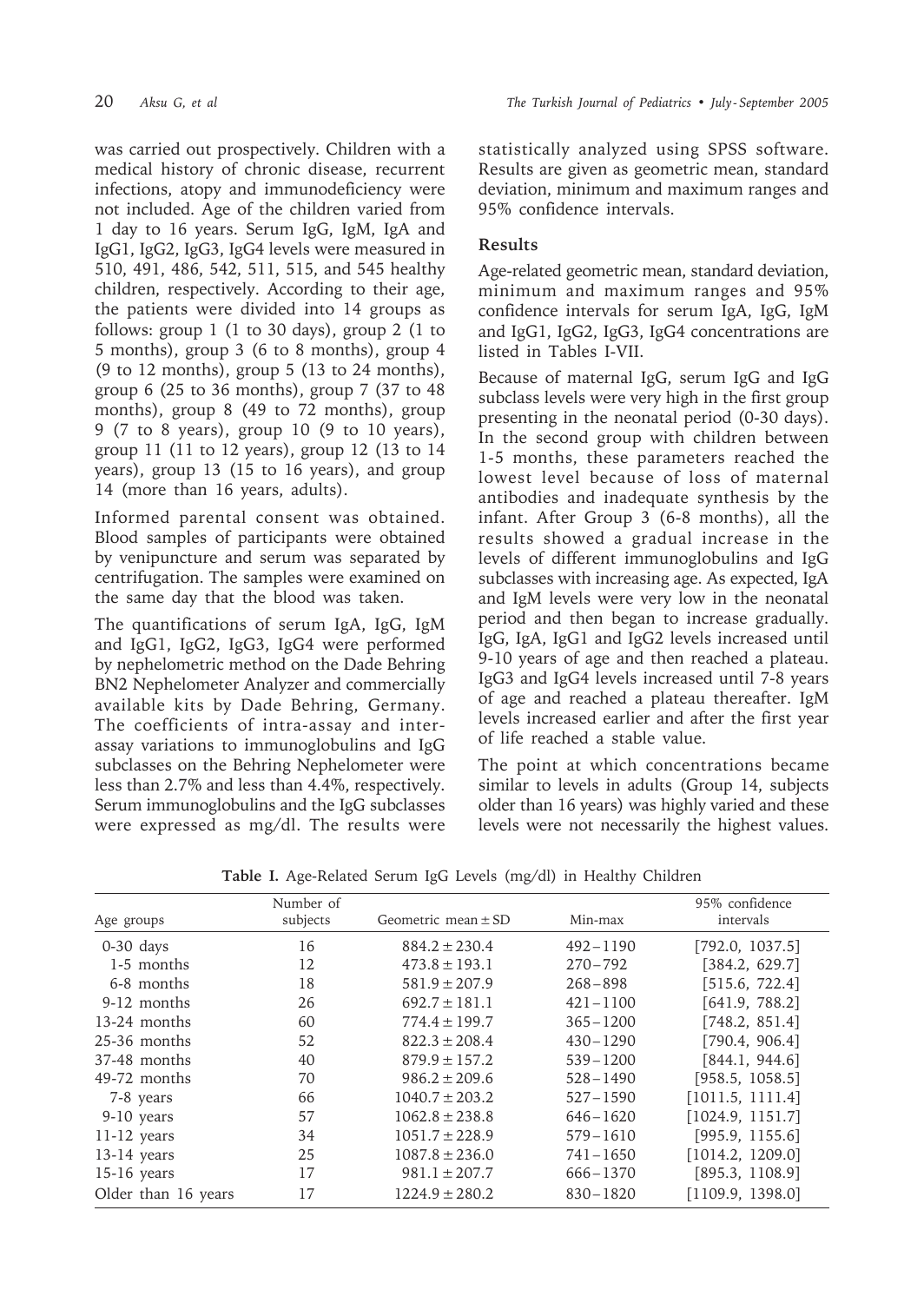|                     | Number of |                         |                |                          |
|---------------------|-----------|-------------------------|----------------|--------------------------|
| Age groups          | subjects  | Geometric mean $\pm$ SD | Min-max        | 95% confidence intervals |
| $0-30$ days         | 16        | $5.7 \pm 0.2$           | $5.0 - 5.8$    | [5.6, 5.9]               |
| 1-5 months          | 12        | $20.2 \pm 19.7$         | $5.8 - 58.0$   | [15.8, 40.9]             |
| 6-8 months          | 15        | $23.2 \pm 25.2$         | $5.8 - 85.8$   | [20.5, 48.5]             |
| 9-12 months         | 26        | $52.9 \pm 36.7$         | $18.4 - 154.0$ | [47.2, 76.9]             |
| 13-24 months        | 57        | $44.1 \pm 18.3$         | $11.5 - 94.3$  | [42.9, 52.6]             |
| $25-36$ months      | 52        | $53.5 \pm 26.8$         | $23.0 - 130.0$ | [51.4, 66.3]             |
| 37-48 months        | 39        | $68.8 \pm 22.2$         | $40.7 - 115.0$ | [64.8, 79.2]             |
| 49-72 months        | 68        | $91.9 \pm 37.4$         | $23.0 - 205.1$ | [90.2, 108.3]            |
| 7-8 years           | 64        | $108.4 \pm 42.3$        | $36.1 - 268.0$ | [105.9, 127.0]           |
| 9-10 years          | 53        | $116.7 \pm 45.9$        | $54.0 - 268.0$ | [111.8, 137.0]           |
| $11-12$ years       | 31        | $115.8 \pm 43.0$        | $27.0 - 198.0$ | [109.7, 141.3]           |
| $13-14$ years       | 23        | $130.5 \pm 47.4$        | $52.4 - 225.0$ | [118.0, 159.0]           |
| $15-16$ years       | 15        | $109.8 \pm 29.4$        | $48.0 - 158.0$ | [97.8, 130.3]            |
| Older than 16 years | 15        | $121.3 \pm 55.5$        | $46.5 - 221.0$ | [102.4, 163.8]           |

**Table II.** Age-Related Serum IgA Levels (mg/dl) in Healthy Children

**Table III.** Age-Related Serum IgM Levels (mg/dl) in Healthy Children

|                     | Number of |                         |                |                          |
|---------------------|-----------|-------------------------|----------------|--------------------------|
| Age groups          | subjects  | Geometric mean $\pm$ SD | Min-max        | 95% confidence intervals |
| $0-30$ days         | 14        | $18.5 \pm 3.5$          | $17.3 - 29.6$  | [16.7, 20.7]             |
| 1-5 months          | 11        | $57.3 \pm 37.4$         | $18.4 - 145.0$ | [41.9, 92.1]             |
| 6-8 months          | 17        | $68.7 \pm 38.9$         | $26.4 - 146.0$ | [58.5, 98.5]             |
| 9-12 months         | 27        | $86.1 \pm 40.3$         | $23.5 - 180.0$ | [78.9, 110.8]            |
| $13-24$ months      | 57        | $98.3 \pm 40.3$         | $25.6 - 201.0$ | [96.3, 117.7]            |
| $25-36$ months      | 53        | $92.5 \pm 33.9$         | $36.0 - 199.0$ | [89.0, 107.7]            |
| 37-48 months        | 38        | $86.1 \pm 35.3$         | $26.1 - 188.0$ | [80.9, 104.0]            |
| 49-72 months        | 69        | $105.8 \pm 40.8$        | $33.3 - 207.0$ | [103.7, 123.3]           |
| 7-8 years           | 65        | $97.6 \pm 42.9$         | $30.5 - 220.0$ | [95.5, 116.8]            |
| $9-10$ years        | 53        | $93.9 \pm 49.3$         | $33.7 - 257.0$ | [90.8, 118.0]            |
| $11-12$ years       | 32        | $102.4 \pm 38.8$        | $30.0 - 187.0$ | [96.0, 124.0]            |
| $13-14$ years       | 24        | $120.9 \pm 43.8$        | $44.0 - 206.0$ | [110.3, 147.3]           |
| $15-16$ years       | 15        | $99.7 \pm 49.7$         | $33.0 - 205.0$ | [83.7, 138.8]            |
| Older than 16 years | 16        | $130.9 \pm 44.5$        | $75.0 - 198.5$ | [114.6, 161.9]           |

**Table IV.** Age-Related Serum IgG1 Levels (mg/dl) in Healthy Children

|                     | Number of |                         |              |                          |
|---------------------|-----------|-------------------------|--------------|--------------------------|
| Age groups          | subjects  | Geometric mean $\pm$ SD | Min-max      | 95% confidence intervals |
| $0-30$ days         | 16        | $675 \pm 152$           | $430 - 897$  | [611, 773]               |
| 1-5 months          | 11        | $319 \pm 113$           | $160 - 574$  | [261, 413]               |
| 6-8 months          | 14        | $485 \pm 188$           | $279 - 820$  | [408, 625]               |
| 9-12 months         | 29        | $562 \pm 240$           | $328 - 1250$ | [506, 690]               |
| $13-24$ months      | 67        | $721 \pm 292$           | $344 - 1435$ | [702, 844]               |
| $25-36$ months      | 60        | $736 \pm 285$           | $340 - 1470$ | [712, 860]               |
| 37-48 months        | 49        | $762 \pm 246$           | $439 - 1333$ | [726, 867]               |
| 49-72 months        | 58        | $755 \pm 209$           | $468 - 1333$ | [726, 837]               |
| 7-8 years           | 63        | $806 \pm 281$           | $420 - 1470$ | [778, 920]               |
| 9-10 years          | 66        | $860 \pm 329$           | $380 - 1840$ | [834, 996]               |
| $11-12$ years       | 35        | $842 \pm 241$           | $599 - 1560$ | [787, 953]               |
| $13-14$ years       | 32        | $872 \pm 354$           | $490 - 1560$ | [805, 1061]              |
| $15-16$ years       | 21        | $796 \pm 269$           | $498 - 1460$ | [711, 956]               |
| Older than 16 years | 21        | $857 \pm 214$           | $528 - 1384$ | [782, 978]               |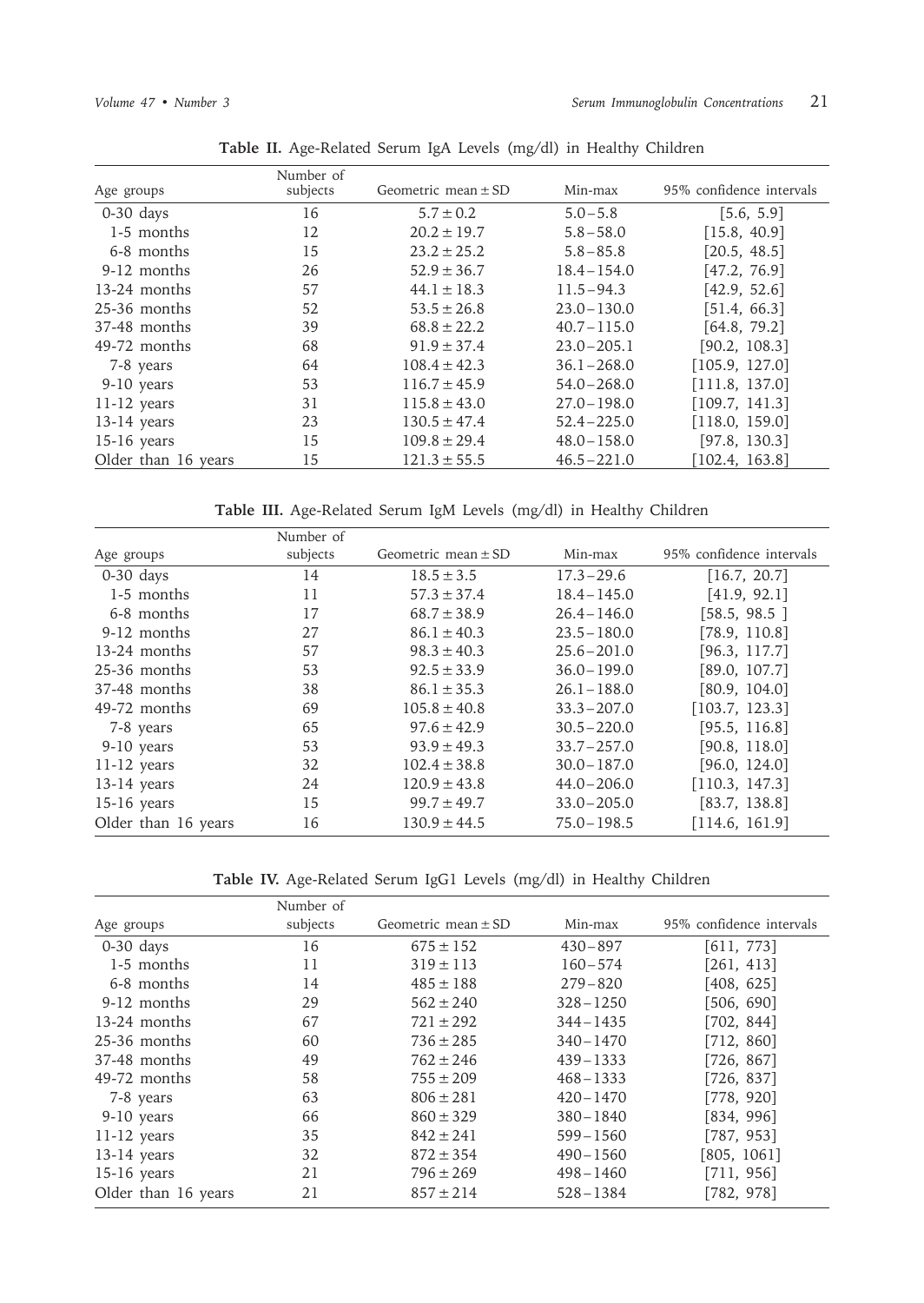|                     | Number of |                         |             |                          |
|---------------------|-----------|-------------------------|-------------|--------------------------|
| Age groups          | subjects  | Geometric mean $\pm$ SD | Min-max     | 95% confidence intervals |
| $0-30$ days         | 15        | $156 \pm 50$            | $87 - 263$  | [135, 192]               |
| 1-5 months          | 10        | $59 \pm 26$             | $32 - 108$  | [46, 84]                 |
| 6-8 months          | 14        | $67 \pm 37$             | $36 - 146$  | [53, 97]                 |
| 9-12 months         | 29        | $64 \pm 35$             | $25 - 161$  | [58, 85]                 |
| 13-24 months        | 67        | $93 \pm 49$             | $31 - 264$  | [92, 116]                |
| 25-36 months        | 58        | $115 \pm 85$            | $43 - 380$  | [112, 157]               |
| 37-48 months        | 44        | $161 \pm 92$            | $60 - 410$  | [155, 211]               |
| 49-72 months        | 52        | $167 \pm 78$            | $85 - 440$  | [160, 204]               |
| 7-8 years           | 60        | $197 \pm 101$           | $67 - 460$  | [193, 245]               |
| 9-10 years          | 62        | $214 \pm 121$           | $70 - 543$  | [211, 273]               |
| $11-12$ years       | 32        | $212 \pm 88$            | $111 - 515$ | [195, 259]               |
| 13-14 years         | 28        | $279 \pm 134$           | $100 - 573$ | [257, 361]               |
| $15-16$ years       | 20        | $238 \pm 83$            | $110 - 398$ | [214, 292]               |
| Older than 16 years | 20        | $307 \pm 128$           | $147 - 610$ | [271, 391]               |

**Table V.** Age-Related Serum IgG2 Levels(mg/dl) in Healthy Children

**Table VI.** Age-Related Serum IgG3 Levels(mg/dl) in Healthy Children

|                     | Number of |                         |            |                          |
|---------------------|-----------|-------------------------|------------|--------------------------|
| Age groups          | subjects  | Geometric mean $\pm$ SD | Min-max    | 95% confidence intervals |
| $0-30$ days         | 15        | $37 \pm 17$             | $18 - 78$  | [31, 50]                 |
| 1-5 months          | 10        | $24 \pm 12$             | $13 - 53$  | [17, 35]                 |
| 6-8 months          | 14        | $35 \pm 25$             | $14 - 100$ | [27, 56]                 |
| 9-12 months         | 29        | $38 \pm 24$             | $18 - 110$ | [34, 53]                 |
| $13-24$ months      | 65        | $37 \pm 25$             | $16 - 132$ | [37, 49]                 |
| $25-36$ months      | 54        | $32 \pm 21$             | $14 - 125$ | [30, 42]                 |
| 37-48 months        | 45        | $37 \pm 25$             | $15 - 120$ | [35, 50]                 |
| 49-72 months        | 54        | $37 \pm 20$             | $15 - 107$ | [36, 47]                 |
| 7-8 years           | 62        | $51 \pm 43$             | $21 - 186$ | [51, 73]                 |
| 9-10 years          | 65        | $51 \pm 34$             | $20 - 186$ | [50, 67]                 |
| $11-12$ years       | 34        | $53 \pm 40$             | $29 - 200$ | [47, 75]                 |
| $13-14$ years       | 29        | $80 \pm 56$             | $28 - 223$ | [73, 117]                |
| $15-16$ years       | 18        | $58 \pm 21$             | $30 - 120$ | [51, 73]                 |
| Older than 16 years | 21        | $50 \pm 33$             | $21 - 152$ | [43, 73]                 |

**Table VII.** Age-Related Serum IgG4 Levels(mg/dl) in Healthy Children

|                     | Number of |                         |            |                          |
|---------------------|-----------|-------------------------|------------|--------------------------|
| Age groups          | subjects  | Geometric mean $\pm$ SD | Min-max    | 95% confidence intervals |
| $0-30$ days         | 15        | $24 \pm 17$             | $17 - 81$  | [17, 36]                 |
| 1-5 months          | 10        | $15 \pm 14$             | $2 - 48$   | [10, 31]                 |
| 6-8 months          | 15        | $14 \pm 11$             | $2 - 52$   | [12, 25]                 |
| 9-12 months         | 27        | $12 \pm 5$              | $2 - 20$   | [12, 16]                 |
| 13-24 months        | 69        | $16 \pm 17$             | $2 - 99$   | [18, 26]                 |
| $25-36$ months      | 61        | $20 \pm 40$             | $2 - 171$  | [23, 43]                 |
| 37-48 months        | 50        | $27 \pm 37$             | $4 - 185$  | [27, 48]                 |
| 49-72 months        | 56        | $35 \pm 46$             | $8 - 227$  | [37, 62]                 |
| 7-8 years           | 64        | $42 \pm 46$             | $2 - 198$  | [49, 72]                 |
| 9-10 years          | 69        | $36 \pm 45$             | $5 - 202$  | [41, 63]                 |
| $11-12$ years       | 35        | $34 \pm 44$             | $4 - 160$  | [34, 64]                 |
| $13-14$ years       | 31        | $51 \pm 45$             | $10 - 144$ | [51, 84]                 |
| $15-16$ years       | 20        | $36 \pm 44$             | $9 - 187$  | [30, 72]                 |
| Older than 16 years | 23        | $33 \pm 47$             | $15 - 202$ | [25, 66]                 |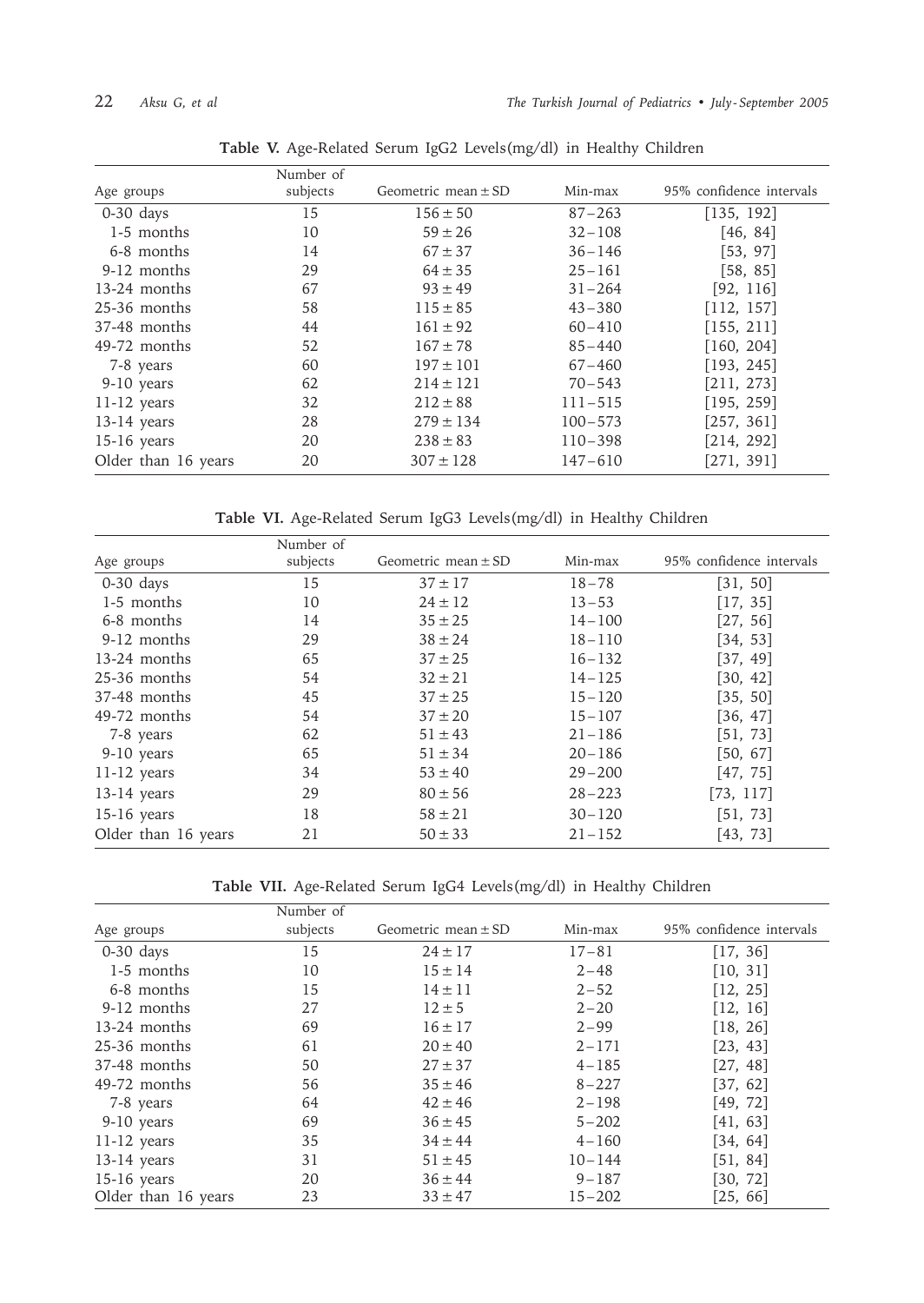## **Discussion**

As new groups of immunodeficiencies are defined and potential therapies advocated, careful attention should be given to establishing the age-specific normal limits of serum immunoglobulins and IgG subclasses. The discordant results obtained in previous studies are thought to be due to methodology<sup>14-17</sup>.

In recent years, different methods for quantitative determination of serum immunoglobulins and IgG subclasses have been developed. ELISA with specific monoclonal antibodies, RID using polyclonal or monoclonal antibodies and nephelometric assays have been used by various investigators. There is still no agreement on the most sensitive and accurate method<sup>18-22</sup>. However, with RID method, results are obtained after an incubation period of 72 hours. In the last few years, nephelometry has begun to be widely used. Nephelometric assays allow determination of serum immunoglobulins and IgG subclass concentrations in a large number of samples easily, rapidly (less than 15 minutes for a complete immunoglobulin and IgG subclass profile), reproducibly (intra-assay variation 2.1-2.7%, inter-assay variation 1.9-4.4%) and precisely16,23,24. Therefore, we used nephelometric method to determine serum immunoglobulins and IgG subclasses in this study.

Genetic, ethnic and geographical differences are also very important in determining normal ranges for serum immunoglobulins. Ambrosino et al.3 reported that young black children have lower IgG1, IgG2 and IgG4 serum concentrations than found in white children and no consistent differences were noted for IgG3 subclass values. In French and Harrison's study25 performed in the United Kingdom, IgG subclass concentrations in adults were similar to those in European populations. In our study, as an example of Caucasian values, normal values and age-related reference ranges for serum immunoglobulins and IgG subclass levels were determined by nephelometric measurements in healthy Turkish children. From our country, Berkel et al.<sup>26</sup> studied and reported IgG1, IgG2, IgG3 values in 353 healthy children and adults using RID method. Despite good correlation between IgG1 and G2 levels, our study showed lower mean levels and ranges of IgG3 than those obtained by Berkel et al.26. Differences between these two studies might be

related to laboratory techniques. Vlug et al.16 also studied IgG subclasses by nephelometry in the Netherlands and their IgG3 levels are in good correlation with our findings.

IgG4 deficiency can be an isolated phenomenon or it can occur in combination with deficiencies of IgG2 and/or IgA. Isolated IgG4 deficiency is associated with symptoms and signs which are similar to those associated with other IgG subclass deficiencies<sup>27</sup>. In most of the previous studies, the broad spread of IgG4 values in children did not permit calculation of reference values<sup>8,28</sup>. In Berkel et al.'s study<sup>26</sup>, IgG4 levels showed a non-homogeneous distribution until the age of 16 years and normal ranges for IgG4 could not be established and reported. However, using nephelometric technique, we were able to calculate age-related geometric mean, standard deviation, minimum and maximum ranges and 95% confidence intervals for serum IgG4.

In most of the previous studies, no significant differences in serum immunoglobulins and IgG subclasses between male and female subjects were found in each of the age groups studied $29$ , so we did not analyze nor include data related with sex in the Tables.

Serum IgG level was found to be high in the neonatal period because IgG is known to be the only immunoglobulin that can cross the placenta. Over the first 4-5 months of life, there was a gradual decrease in the serum IgG levels and a gradual increase in the serum IgM and IgA levels. Then, IgG levels began to increase with age and reached a plateau by the age of 9-10 years. In the literature, it has been reported that IgM, IgG and IgA levels reach those of adult values by one year of age, 6-8 years and 10 years, respectively26,27,29,30. Results of our study showed similar trends in immunoglobulin levels. However, in contrast to some of the previous studies, our IgM levels reached a stable value a few months earlier and higher IgM levels were found throughout the different age groups. It has been thought that this might be due to more exposure to infectious agents and antigens in childhood in our population.

It has been reported that serum IgG1 and IgG3 concentrations reached adult values earlier than IgG2 and IgG4 levels26,31. However, in our study, IgG3 and IgG4 levels reached a plateau by the age of 7-8 years and thereafter IgG1 and IgG2 levels by the age of 9-10 years.